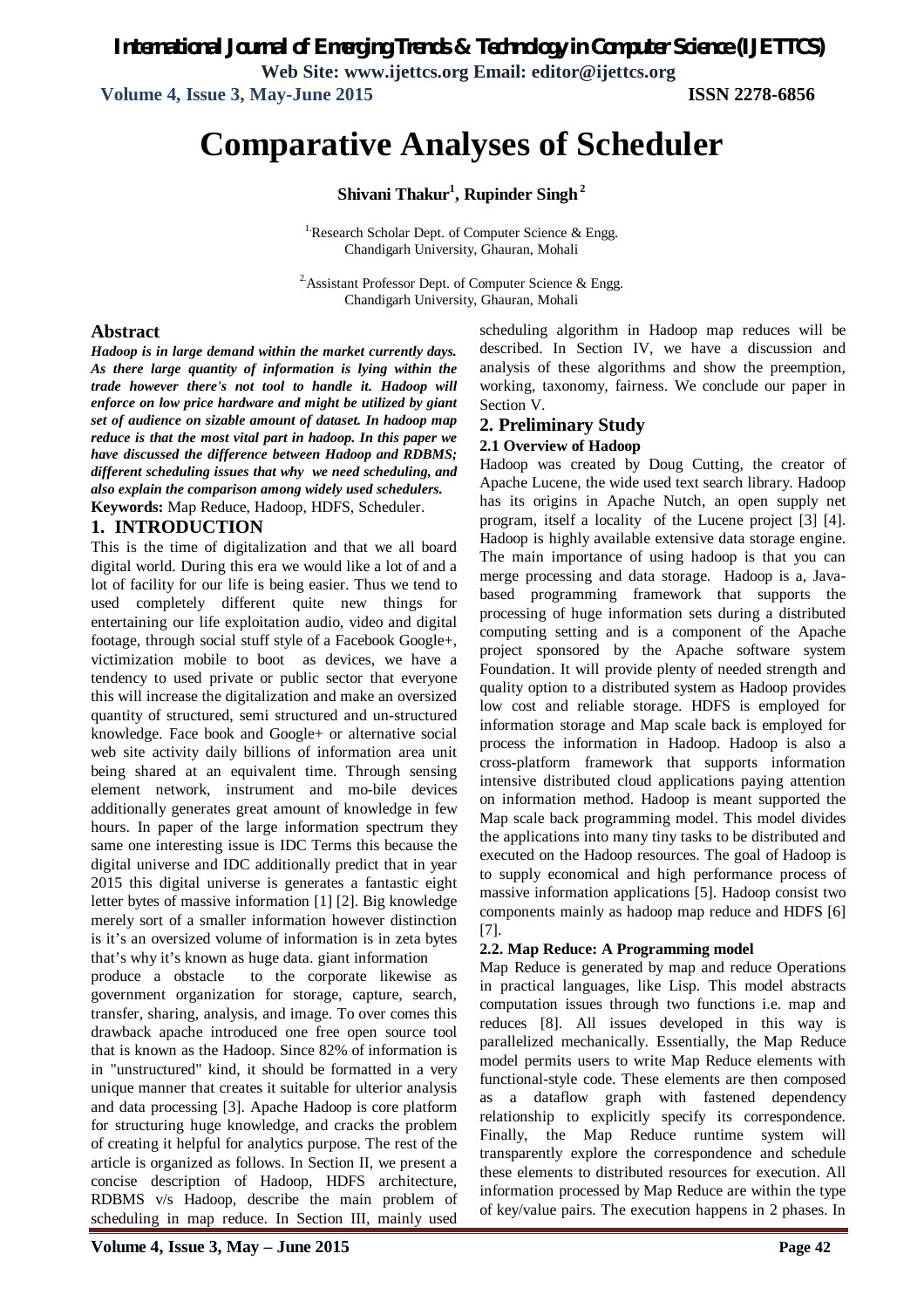## **Volume 4, Issue 3, May-June 2015 ISSN 2278-6856**

the 1st section, a map perform is invoked once for each input key/value combine and it will generate output key/value pairs as intermediate results. Within the second one, all the intermediate results are incorporated and grouped by keys [9]. The reduce perform is termed once for each key with associated values and produces output values as final results. We use Hadoop elements to perform job execution, file staging and advancement info storage and use the files replace the information to store datasets. Within the files every line will be seen as a group action, every item is separated with white space. The datasets in files are split into smaller segments mechanically when hold on in HDFS and therefore the map perform is executed on every of those knowledge segments. At first, the candidate sub item are place out with the counts variety after the execution of map perform, then the frequent item sets are found when the execution of map perform [10].

| Input     | Map          | Reduce     |  |
|-----------|--------------|------------|--|
| /Output   | function     | function   |  |
| Input:    | line<br>Key: | Key:       |  |
| Key/value | No:          | candidate  |  |
| pairs     | Value: one   | item sets: |  |
|           | row of data  | Value:1    |  |
| Output:   | Key:         | Key:       |  |
| Key/value | candidate    | Frequent   |  |
| pairs     | item set:    | sub items; |  |
|           | Value:1      | Value:     |  |
|           |              | support    |  |

#### **Fig. 1. Key/value pairs for map function and reduce function.[10]**





Fig. 2. Data flow of Map Reduce [10] **2.3 Hadoop Distributed File System**

The Hadoop Distributed file system (HDFS) could be a distributed file system designed to run on trade goods hardware. it\'s several similarities with existing distributed file systems. However, the variations from different distributed file systems are vital [11]. HDFS is extremely fault-tolerant and is intended to be deployed on affordable hardware. HDFS provides high output access to application knowledge and is appropriate for applications that have giant knowledge sets. HDFS

relaxes a couple of POSIX necessities to alter streaming access to classification system knowledge. HDFS was originally designed as infrastructure for the Apache Nutch net computer programmer's project. HDFS is currently associate Apache Hadoop subproject [12].

HDFS features a master-slave design. Associate HDFS cluster consists of one Name Node, a master server that manages the filing system namespace and regulates access to files by shoppers. Additionally, there are a unit variety of Data Nodes, typically one per node within the cluster, that manage storage hooked up to the nodes that they run on. HDFS exposes a filing system namespace and permits user information to be keeping in files. Internally, a file is split into one or additional blocks and these blocks area unit keep in a very set of Data Nodes. The Name Node executes filing system namespace operations like gap, closing, and renaming files and directories [10] [11]. The Name Node executes classification system namespace operations like closing, new, and renaming files and directories. It conjointly determines the mapping of blocks to Data Nodes. The Data Nodes square measure answerable for serving scans and writes requests from the file system's purchasers. The Data Nodes conjointly perform block creation, deletion, and replication upon instruction from the Name Node [11].

The Name Node and Data Node square measure items of code designed to run on goods machines. These machines usually run a GNU/Linux package [ HYPERLINK \l "Dua12" 12 ].



**Fig 2.3.** Hadoop Architecture [11**]**

An HDFS a new creates a brand new file by giving its path to the Name Node. For every block of the file, the Name Node returns a list of Data Nodes to host its replicas. The consumer then pipelines information to the chosen Data Nodes, that eventually make sure the creation of the block replicas to the Name Node [11].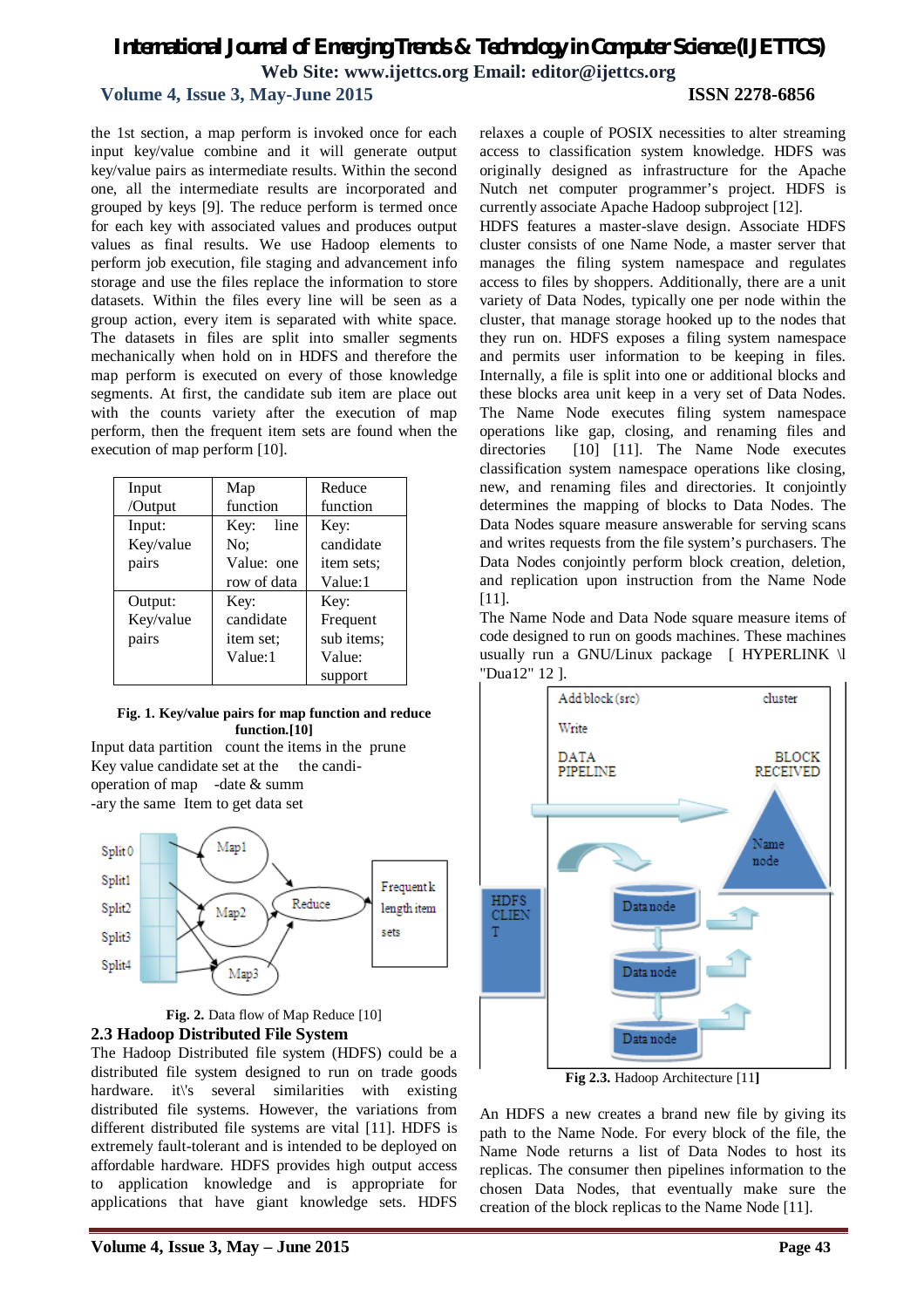**Volume 4, Issue 3, May-June 2015 ISSN 2278-6856**

#### **2.4. RDBMS v/s Hadoop**

RDBMS fetching and storing the data faster than DBMS.SQL command were also used in RDBMS .By using these command user easily retrieve the data but it not an easy to learn whole command and also not suitable when we need to store and retrieve large amount of complex data .As the data of companies increases day- by -day and also the number of users and concurrency of user also increased rapidly [13].We found that we need a new database system in which we stored terabyte and pet byte amount of data effectively, to improve this Big data and Hadoop are rapidly emerging as the preferred solution where information is simply too massive from numerous sources in several type [14].The following table show the difference among Hadoop and RDBMS in different – different scenario.

| Table 2.1 RDBMS v/s Hadoop |  |
|----------------------------|--|
|----------------------------|--|

|                    | <b>RDBMS</b>   | Hadoop          |  |
|--------------------|----------------|-----------------|--|
|                    |                |                 |  |
| Work               | Work strictly  | Work well both  |  |
|                    | in structure   | in structure as |  |
|                    | data           | well as         |  |
|                    |                | unstructured    |  |
|                    |                | data            |  |
| <b>Processing</b>  | Point queries, | Batch, OLAP,    |  |
|                    | <b>OLTP</b>    | Analytical      |  |
|                    | processing     | queries         |  |
| <b>Programming</b> | Declarative    | $C/C+$ , JAVA   |  |
| <b>Model</b>       | (SQL)          | OR extensive    |  |
|                    |                | through pig and |  |
|                    |                | Hive            |  |
| <b>Node</b>        |                | Add extra node  |  |
|                    |                | which will be   |  |
|                    |                | self managed    |  |
| <b>Schema</b>      | Inflexible     | Flexible schema |  |
|                    | schema         |                 |  |
| <b>Property</b>    | Scale-up       | Scale-out       |  |
| <b>Function</b>    | key-value pair | Record          |  |
|                    |                |                 |  |
| <b>Expense</b>     | Very expensive | Cost effect     |  |
| Fault              | Coarse grained | possible        |  |
| Tolerance          | technique      |                 |  |

#### **2.5 Scheduling issues**

There are III necessary scheduling problems in map reduce like fairness, locality, and synchronization. Locality may be terribly crucial issues disturb the performance in an exceedingly shared cluster surrounding, due to limited network bandwidth [8]. It is defined because the distance between the computers files node and task-assigned node. The thought of information locality in Map Reduce may be a time once computer hardware tries to assign Map tasks to slots out there on machines during which the underlying storage layer holds the input meant to be processed [15]. Fairness finiteness have trade-offs between the neighborhood and need between the map and reduce phases .When every Map Reduce job has about calculated equal share of the nodes and also the input files are spread in distributed classification system, some map processes ought to load knowledge from the networks. This causes an excellent degradation in outturn and response time. Synchronization overhead could affect the fairness [15] [16] [17] [18]. To resolve these necessary problems different- different scheduling algorithm have been proposed in the past decade in the next section we describe the most widely used scheduling algorithm.

#### **3. Scheduling algorithm and related work**

The issues that are described above in scheduling issues is a critical aspect of map reduce. Many algorithm is used to address these problems with different and approaches .some is used to improve the data locality and some is used to make efficient synchronization.

#### **3.1. FIFO scheduling algorithm**

In the earliest Hadoop Map Reduce computing architecture, the essential job sort is massive batch jobs that a single user submits, thus Hadoop use inventory accounting (First in  $1<sup>st</sup>$  out) rule in early planning algorithm [19]. The jobs of all users are brought up just one queue. According to the priority level and also the time sequence when they are submitted, the complete job queues are scanned, and then a satisfactory job is chosen to execute. FIFO is simple, the value of entire cluster planning method is Less. Only single type of job is basically designed for FIFO so when multiple users at the same time run multiple sorts of jobs, performance are going to be comparatively low. As the usage rate of Hadoop platform is progressively high, the demand is additionally magnified [20]. The FIFO algorithmic rule tends to decrease the general performance of the platform and the utilization of system resources, and generally even affect the implementation of jobs.

#### **3.2 Fair scheduling algorithm**

Fair programming can be a method of assignment resources to jobs such each job gets, on average, an equal share of resources over time [21]. If there is a single job running, the duty uses the complete cluster. Once alternative jobs are submitted, empty task slots are appointed to the new jobs, so every job gets roughly identical quantity of CPU time. It lets short jobs complete among an inexpensive time whereas not starving long jobs [22]. The objective of honest scheduling rule is to try and do a equal distribution of compute resources among the users/jobs within the system [23]. The scheduler truly organizes jobs by resource pool, and shares resources fairly between these pools. By default, there's a separate pool for each user. actuality computer hardware can limit the amount of synchronic running jobs per user and per pool. Also, it'll limit the number of coincident running tasks per pool Tao et al [24] introduced an improved truthful scheduling formula, that takes under consideration job characteristics and information locality,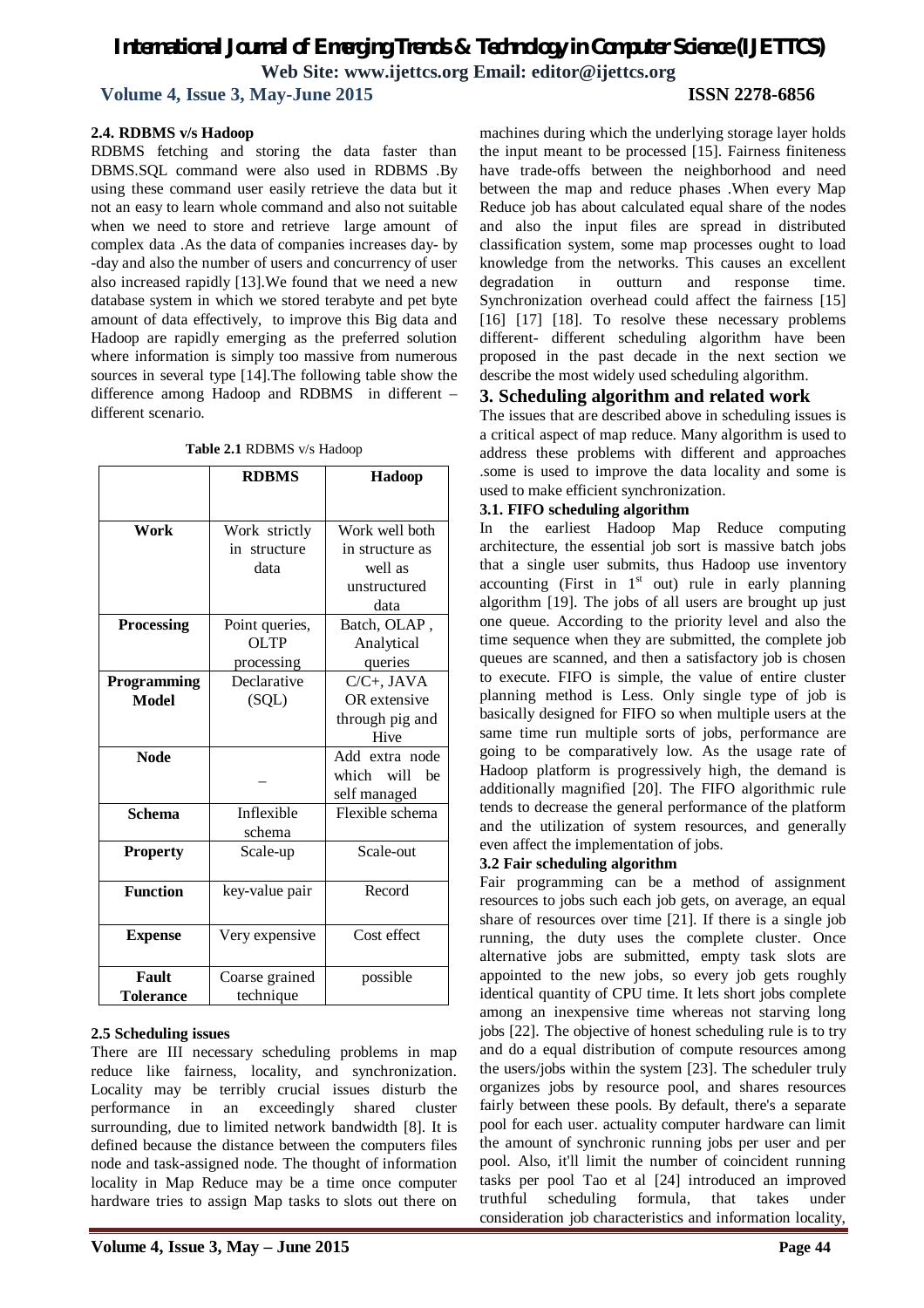#### **Volume 4, Issue 3, May-June 2015 ISSN 2278-6856**

that decreases both information transfer and therefore the execution time of jobs. Fair scheduler covers some limitation of FIFO such as: it will works well in each tiny and large clusters and fewer complicated. This algorithm doesn't contemplate the duty weight of every node, that this is often a crucial disadvantage of it.

#### **3.3. Capacity scheduling algorithm**

Fair scheduler and capacity scheduling algorithm is very similar but capacity scheduler used queue instead of pool. Each queue is assigned to associate organization and resources square measure divided among these queues. Capacity scheduling puts jobs into various queues in accordance with the conditions, and allocates bound system capacity for every queue. If a queue has serious load, it seeks unallocated resources, then makes redundant resources allotted equally to every job [4]. It reallocates the resources for empty queue to queues exploitation for increasing resource. Once jobs arrive therein queue, running tasks area unit completed and resources area unit given back to main queue. It additionally permits priority based totally programming of jobs in associate organization queue [25].Capacity programming algorithmic rule addresses the FIFO's disadvantage just like the low utilization rate of resources. The foremost advanced among III schedulers may be a very important downside in capacity algorithmic [26].

|                 | Preemption                     | Working                         | Taxonomy         |
|-----------------|--------------------------------|---------------------------------|------------------|
| FIFO            | NO                             | Better with<br>small<br>cluster | Non-<br>adaptive |
| FAIR            | YES                            | Better with<br>small cluster    | Adaptive         |
| <b>CAPACITY</b> | Preemption<br>when job<br>fail | Better with<br>large cluster    | Adaptive         |

**Table 3.1** Comparison between scheduler

### **4. Conclusion**

In this paper we described the Hadoop Map reduce and its architecture .We try to work toward plotting the boundary to analyze hadoop v/s traditional database on the bases of fault tolerance, programmed model, node property. After the literature analysis it has been concluded that FIFO, FAIR AND CAPACITY most widely used scheduler in hadoop because they are adaptive in nature. After analyzing the big Data literature and hadoop scheduler based on working, preemption, taxonomy it has been found that hadoop is best approach in case of distributed data.

#### **REFERENCES**

- [1]. John Gantz, David Reinsel, "Extracting Value from Chaos", IDC IVIEW, June 2011.
- [2]. Contributing Authors, "Big Data Spectrum", Infosys Limited Banga-lore India, 2012
- [3]. Inukollu, V. N., Arsi, S., & Ravuri, S. R. (2014). "Security Issues Associated With Big Data In Cloud

Computing". International Journal of Network Security & Its Applications (IJNSA), 6(3).

- [4]. Umesh V. Nikam, Anup W. Burange, Abhishek A. Gulhane, "Big Data and HADOOP: A Big Game Changer", International Journal of Advance Research in Computer Science and Management Studies, Volume 1, Issue 7, ISSN: 2321-7782, DEC 2013
- [5]. White, T., 2012, "Hadoop: The Definitive Guide", ed. Third, Tokyo: Yahoo press.
- [6]. Rasooli, Aysan, and Douglas G. Down. "A Hybrid Scheduling Approach For Scalable Heterogeneous Hadoop Systems." In High Performance Computing, Networking, Storage and Analysis (SCC), 2012 SC Companion: pp. 1284-1291. IEEE, 2012.
- [7]. Kurazumi, Shiori, Tomoaki Tsumura, Shoichi Saito, and Hiroshi Matsuo. "Dynamic Processing Slots Scheduling for I/O Intensive Jobs of Hadoop Map Reduce." In ICNC, pp. 288-292. 2012.
- [8]. Dean, J., & Ghemawat, S. (2008). "Map Reduce: Simplified Data Processing On Large Clusters." Communications of the ACM, 51(1), 107- 113.
- [9]. Nanduri, Radheshyam, Nitesh Maheshwari, A. Reddyraja, and Vasudeva Varma. "Job aware scheduling algorithm for map reduce framework." In Cloud Computing Technology and Science, 2011 IEEE Third International Conference on, pp. 724- 729.
- [10]. Yang, X. Y., Liu, Z., & Fu, Y. (2010, June). Map Reduce as a programming model for association rules algorithm on Hadoop. In Information Sciences and Interaction Sciences (ICIS), 2010 3rd International Conference on (pp. 99-102). IEEE.
- [11]. Shvachko, Konstantin, Hairong Kuang, Sanjay Radia, and Robert Chansler. "The hadoop distributed file system." In Mass Storage Systems and Technologies (MSST), 2010 IEEE 26th Symposium on, pp. 1-10. IEEE, 2010.
- [12]. Duan, Ailing. "Research and application of distributed parallel search hadoop algorithm." In Systems and Informatics (ICSAI), 2012 International Conference on, pp. 2462-2465. IEEE, 2012.
- [13]. Hu, Han, et al. "Towards Scalable Systems for Big Data Analytics: A Technology Tutorial." (2014)..
- [14].https://software.intel.com/sites/default/files/article/40 2274/etl-big-data-with-hadoop.pdf**}**
- [15]. Pastorelli, M., Barbuzzi, A., Carra, D., Dell'Amico, M., & Michiardi, P. (2013). Practical size-based scheduling for Map Reduce workloads. ArXiv preprint arXiv: 1302.2749.
- [16]. Polato, Ivanilton, Reginaldo Ré, Alfredo Goldman, and Fabio Kon. "A Comprehensive View Of Hadoop Research—A Systematic Literature Review."Journal of Network and Computer Applications 46 (2014): 1- 25.
- [17]. Ekanayake, Jaliya, Shrideep Pallickara, and Geoffrey Fox. "Mapreduce for Data Intensive Scientific Analyses." In eScience, 2008. EScience'08.